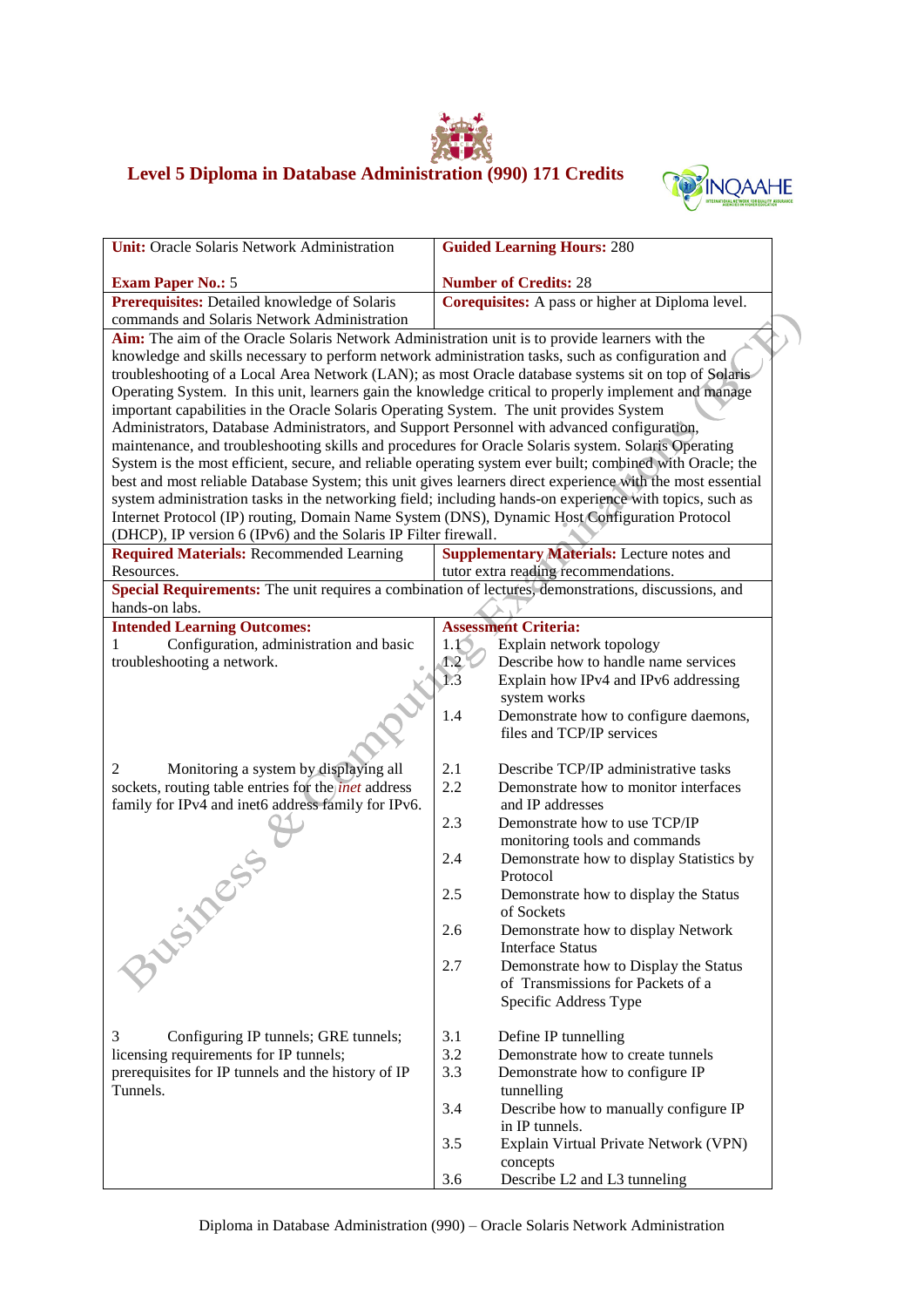|                                                                                                     |      | mechanisms                               |  |
|-----------------------------------------------------------------------------------------------------|------|------------------------------------------|--|
|                                                                                                     |      |                                          |  |
| <b>Dynamic Host Configuration Protocol</b><br>4                                                     | 4.1  | Explain the DHCP concepts                |  |
| (DHCP) server computers centrally manage IP                                                         | 4.2  | Describe advantages and disadvantages    |  |
| addresses, other related configuration parameters                                                   |      | of using DHCP                            |  |
| and                                                                                                 | 4.3  | Explain how DHCP server works            |  |
|                                                                                                     | 4.4  | Demonstrate how to configure DHCP        |  |
|                                                                                                     |      | services                                 |  |
|                                                                                                     | 4.5  | DescribeDHCP Manager tasks and           |  |
|                                                                                                     |      | utilities                                |  |
|                                                                                                     | 4.6  | Demonstrate ho to enable, disable,       |  |
|                                                                                                     |      | configure and administer DHCP client     |  |
|                                                                                                     | 4.7  | Demonstrate how to troubleshoot DHCP     |  |
|                                                                                                     |      | server and client problems               |  |
|                                                                                                     | 4.8  | Analyse and identify files associated    |  |
|                                                                                                     |      | with DHCP                                |  |
|                                                                                                     | 4.9  | Describe the two primary differences     |  |
|                                                                                                     |      | between DHCP and BOOTP                   |  |
|                                                                                                     | 4.10 | Explain how DHCP client computers        |  |
|                                                                                                     |      |                                          |  |
|                                                                                                     |      | request IP addresses.                    |  |
|                                                                                                     |      |                                          |  |
| 5<br>The Network IP Security (IPSec)                                                                | 5.1  | Describe IPSec tools and components      |  |
| architecture; IP Security Protocol Suite, IPSec                                                     | 5.2  | Describe IPSec security associations     |  |
| Support Components and IPSec Core Protocols.                                                        | 5.3  | Evaluate procedures for implementing     |  |
|                                                                                                     |      | <b>IPSec</b>                             |  |
|                                                                                                     | 5.4  | Describe Internet Key Exchange (IKE)     |  |
|                                                                                                     | 5.5  | Demonstrate how to configure IKE         |  |
|                                                                                                     | 5.6  | Describe IP filtering                    |  |
|                                                                                                     | 5.7  | Demonstrate how to create and edit IP    |  |
|                                                                                                     |      | filtering configuration files            |  |
|                                                                                                     |      |                                          |  |
| How network monitoring system help<br>6                                                             | 6.1  | Describe load balancing capabilities and |  |
| administrators to identify, eliminate and prevent                                                   |      | algorithms                               |  |
| malfunction of hardware and software before end                                                     | 6.2  | Describe Solaris load-balancing features |  |
| users encounter the problem.                                                                        | 6.3  | Demonstrate how to install and configure |  |
|                                                                                                     |      | Integrated Load Balancer (ILB)           |  |
|                                                                                                     | 6.4  | Describe Virtual Router Redundancy       |  |
|                                                                                                     |      | Protocol (VRRP) technology               |  |
|                                                                                                     | 6.5  | Demonstrate how to configure VRRP        |  |
|                                                                                                     | 6.6  | Explain network congestion               |  |
|                                                                                                     | 6.7  | Describe congestion control mechanism    |  |
|                                                                                                     |      |                                          |  |
| How IP Quality of Service (IP QoS)<br>7                                                             | 7.1  | Define quality of service                |  |
| provide ways to give preferential treatment to                                                      | 7.2  | <b>Describe Differentiated Services</b>  |  |
| certain types of IP traffic.                                                                        |      | (Diffserv) architecture                  |  |
|                                                                                                     | 7.3  | Describe how to create IPQoS             |  |
|                                                                                                     |      | configuration files                      |  |
|                                                                                                     | 7.4  | Describe flow accounting and statistical |  |
|                                                                                                     |      | information                              |  |
| Methods of Evaluation: A 2½-hour written examination paper with five essay questions, each carrying |      |                                          |  |
| 20 marks. Candidates are required to answer all questions. Candidates also undertake                |      |                                          |  |
|                                                                                                     |      |                                          |  |

project/coursework in Oracle Solaris Network Administration with a weighting of 100%.